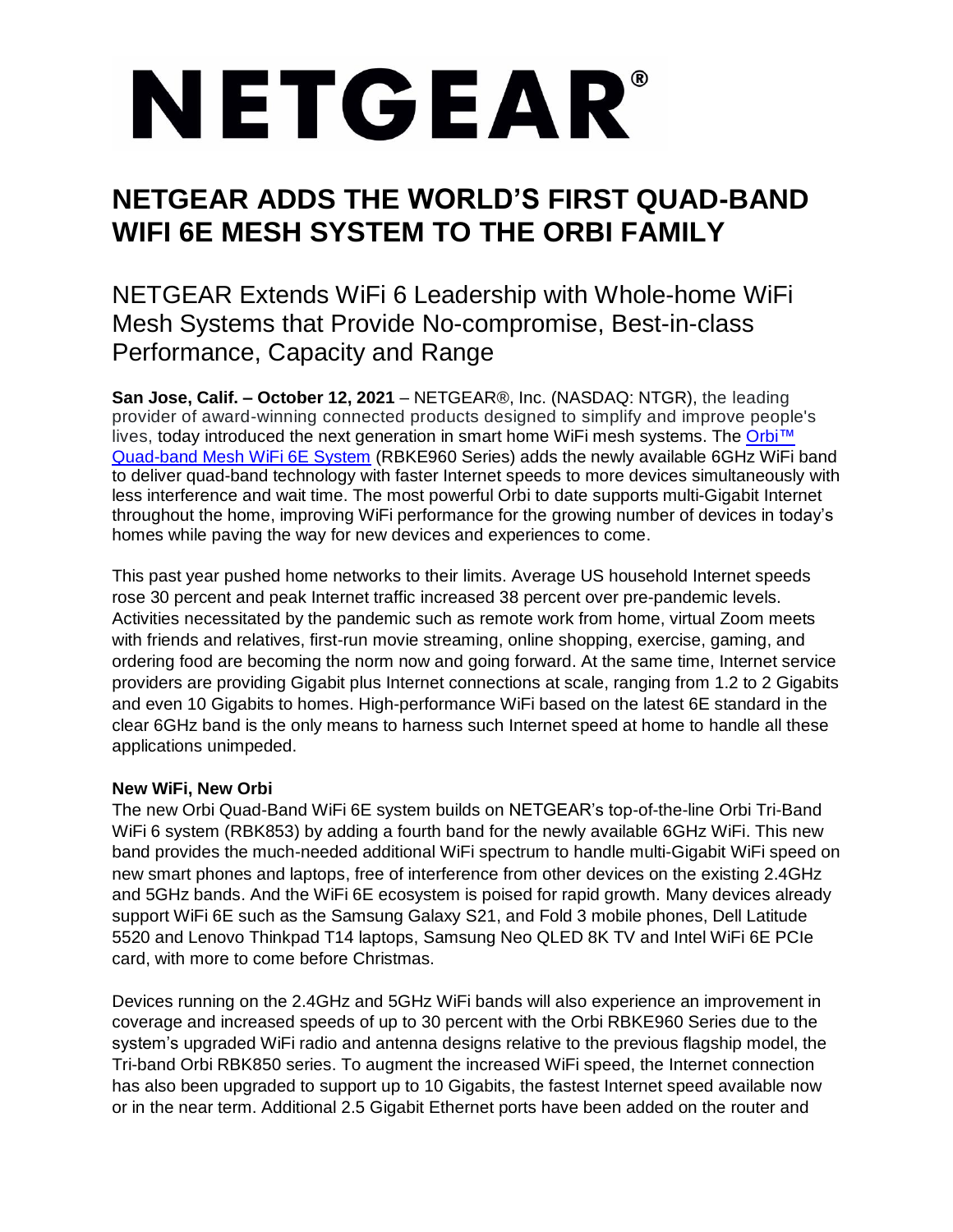satellites to provide an option for wired connections for customers with the latest multi-Gigabit Ethernet devices.

The industry's first quad-band WiFi 6E system, Orbi ensures maximum throughput with 16 WiFi streams – the highest specification available -- at all 3 bands, 2.4, 5 and 6GHz. Furthermore, similar to the previous tri-band Orbi systems, the RBKE960 series uses a dedicated WiFi 6 backhaul, pioneered by NETGEAR, for data exchange between the router and satellites without impacting the performance of connected devices.

Orbi WiFi 6E 3 pack (RBKE963) provides lightning-fast, wall-to-wall Internet access to homes of up to 9,000 square feet for WiFi 6 connections and is easily expandable for larger spaces or denser coverage of WiFi 6E connections with the addition of extra satellites.

"As a leader in networking for more than 25 years, NETGEAR is committed to creating best-inclass WiFi products that maximize the benefits of the latest WiFi technology. This next technological leap represents everything we've been striving for," said David Henry, President & GM of Connected Home Products and Services at NETGEAR. "From the moment multi-Gigabit Internet enters your home through our 10 Gb Ethernet port, to our quad-band architecture, 2.5 Gigabit LAN ports and improved 5GHz performance all the way down to your latest WiFi 6E devices, there's not a single bottleneck in this system. Our new Orbi Quad-band WiFi 6E Mesh System delivers top-of-the-line performance for not only today's needs, but also for the future requirements of even the most demanding and sophisticated smart homes."

#### **Technical Specifications:**

- **Industry-first quad-band WiFi System**–– Supports four WiFi bands -2.4, 5 and 6GHz, for connecting the router/satellite to all your devices and an additional dedicated fourth 5Ghz WiFi band for connecting the router to the satellites.
- **Supports all-new WiFi 6E 6GHz WiFi band –** The 6GHz WiFi band adds more than double the bandwidth of 5GHz, resolving issues with interference and congestion in the 5GHz WiFi band, and enables amazing multi-Gigabit WiFi speed for connected WiFi 6E devices.
- **16 WiFi Streams** to provide the best speed, range and performance to blanket your home with Internet speeds similar to what you receive from your Internet provider.
- **10 Gbit Ethernet port for Internet** Future-proof your home network with support of up to 10 Gbps Internet speeds.
- **2.5 Gbps Ethernet port for wired connections** –Multi-gig Ethernet port for wired connection to network storage, LAN gaming, in-home media streaming, or use it to set up a wired multi-gig connection between the router and satellites with structured Ethernet wiring in your home.
- **More Flexibility to Manage your Home Network with support for four different WiFi Networks** – Main mesh WiFi Network for all your devices using the latest WPA3 for secure connections; IoT Network for all your legacy and IoT devices; 6GHz Only WiFi Network for all latest WiFi 6E devices and Guest WiFi Network.
- **Orbi® App** Easily set up your WiFi System, manage your network remotely, pause the Internet on any device, track your Internet data usage and more.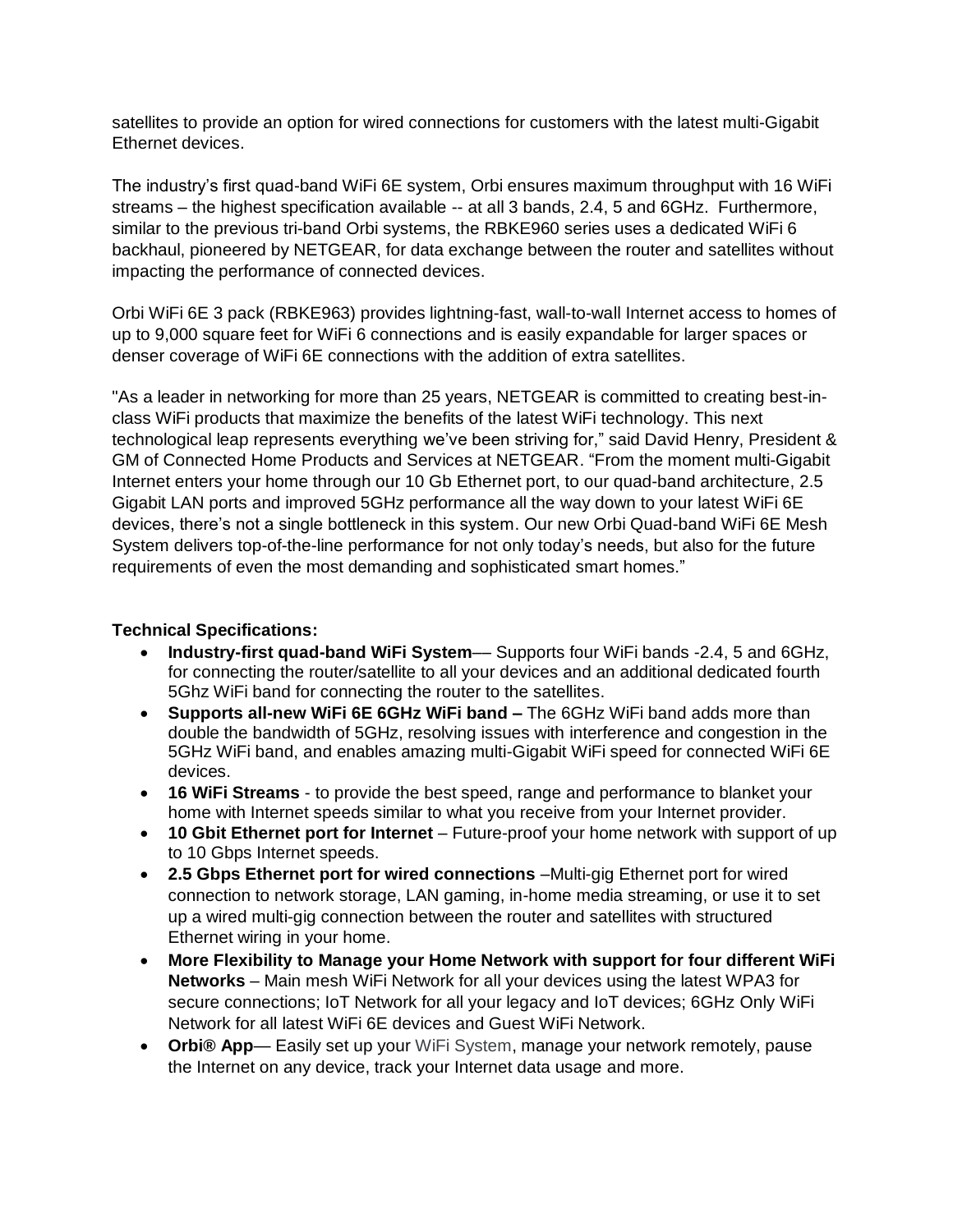#### **State-of-the-Art Security and Services**

The Orbi Quad-band WiFi 6E Mesh System supports the new, more secure WiFi Protected Access 3 (WPA3). With 128-bit encryption, the next generation of WPA protects against weak passwords that are easily cracked by hackers.

The new Orbi system also supports four separate WiFi networks. In addition to the default home WPA3 mesh network for 2.4, 5 and 6GHz devices and a guest network, users have the option to set up their new 6E devices on an exclusive WiFi 6E network to ensure these devices realize the best speeds and performance possible. There is also an IoT network for smart home devices such as smart plugs, lights, sprinklers, etc. that only support WPA2. These discrete networks allow for flexibility of network configuration, maximum performance and the separation of less secure devices from the main network.

For added peace of mind, Quad-band Orbi WiFi 6E includes a free 30-day trial of the newly enhanced [NETGEAR Armor™](https://www.netgear.com/home/services/armor/) service to protect the connected home from online threats. Unlike traditional endpoint Internet security products, NETGEAR's Armor is built into the router as a comprehensive security solution to monitor activity going to and from the Internet, protecting all the devices on a network, including Smart TVs, security cameras, game consoles, smart speakers, streaming players, and other smart home gadgets which typically would not be able to be loaded with Internet security protection software by users. NETGEAR's Armor also protects the traditional computing devices such as smart phones, tablets, laptops and desktops, while eliminating the need for multiple security subscriptions or software on each of these computing devices. Also available as a paid subscription on the new system is [NETGEAR's](https://www.netgear.com/home/services/smart-parental-controls/)  [Smart Parental Controls](https://www.netgear.com/home/services/smart-parental-controls/)[™,](https://cts.businesswire.com/ct/CT?id=smartlink&url=https%3A%2F%2Fwww.netgear.com%2Fhome%2Fservices%2Fsmart-parental-controls%2F&esheet=52434703&newsitemid=20210524005824&lan=en-US&anchor=NETGEAR+Smart+Parental+Controls%26%238482%3B&index=1&md5=dba4876b9d2123ad3e5a6f9a56e0b658) which help parents easily manage their children's time and access online across all connected devices– ultimately promoting safe and healthy screen habits.

#### **Availability**

The award-winning design of Orbi has made it an elegant and unobtrusive element in some of the world's most sophisticated homes. The Orbi Quad-band Mesh WiFi 6E System RBKE963 (router and two satellites) will be available for preorder today in the US and shortly in the UK on NETGEAR's online stores (NETGEAR.com and NETGEAR.co.uk) -- shipping in time for the holidays -- and in other regions as WiFi 6E is approved. NETGEAR will also offer the Orbi WiFi 6E Black Edition for a limited time on NETGEAR.com. For larger homes looking to expand WiFi 6E coverage throughout every room NETGEAR will offer additional satellites and bundles on NETGEAR.com as well.

Pricing: Orbi Quad-band Mesh WiFi 6E System

- RBKE963: Router and 2 Satellites 3 pack, \$1,499.99 MSRP
- RBKE963B: Orbi Black Edition Router and 2 Satellites 3 pack, \$1,499.99 MSRP
- RBSE960: Add-on Satellite, \$599 MSRP

#### **About NETGEAR, Inc.**

NETGEAR® (NASDAQ: NTGR) has pioneered advanced networking technologies for homes, businesses, and service providers around the world since 1996 and leads the industry with a broad range of award-winning products designed to simplify and improve people's lives. By enabling people to collaborate and connect to a world of information and entertainment, NETGEAR is dedicated to delivering innovative and advanced connected solutions ranging from mobile and cloud-based services for enhanced control and security, to smart networking products, video over Ethernet for Pro AV applications, easy-to-use WiFi solutions and performance gaming